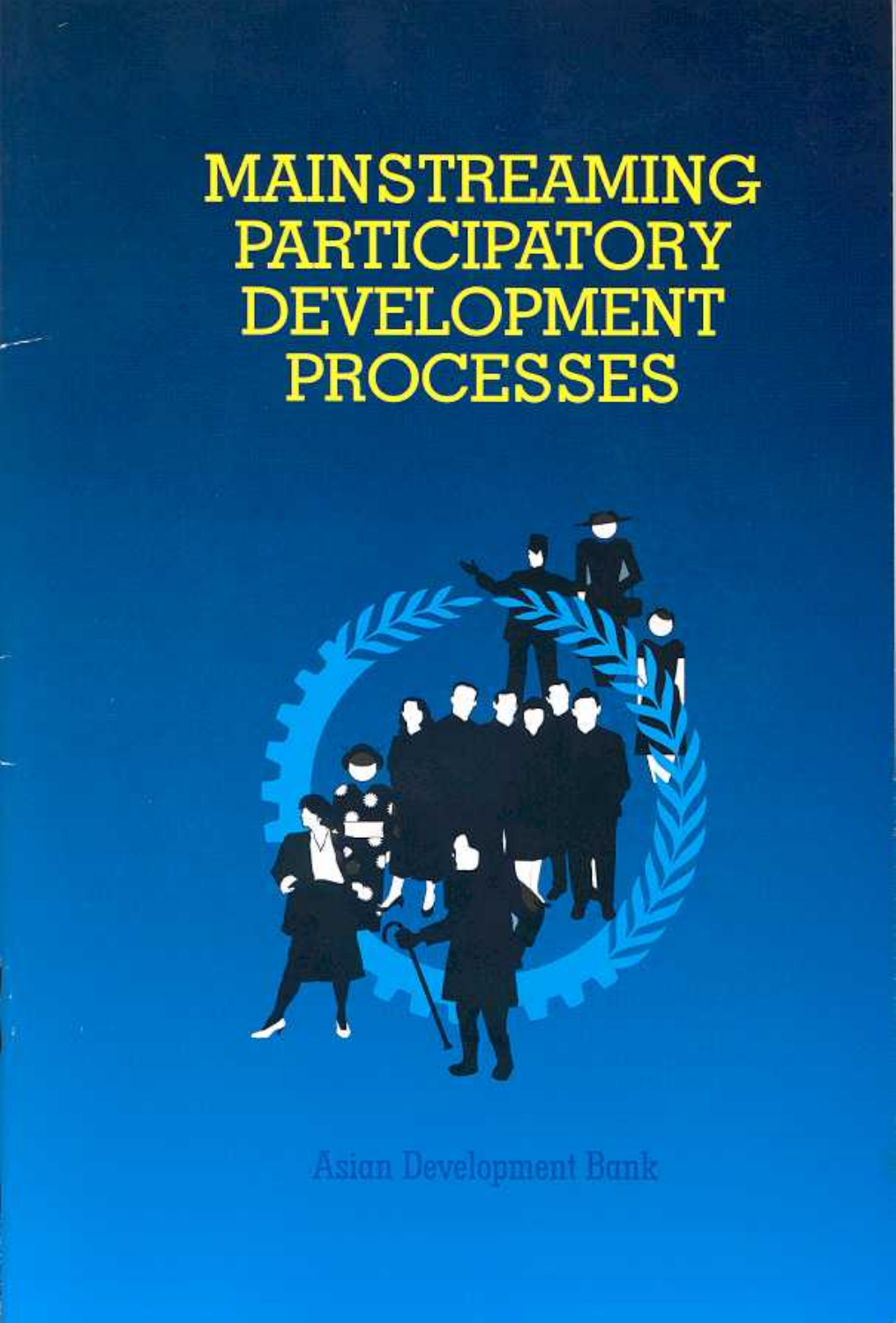#### **FOREWORD**

 There is increasing awareness of and commitment among the Bank's member countries to the need for achieving a broad consensus and "ownership" for government-sponsored development initiatives. Consequently, the Bank and its DMCs are seeking ways for involving a broader range of stakeholders in work relating to programming operations, policy analysis, and projects.

The *Report of the Task Force on Improving Project* Quality emphasized the need to enhance the sense of ownership of projects on the part of DMC governments and beneficiaries. It observed that this sense of ownership evolves from participation of DMC government officials and beneficiaries in the programming, planning, implementing, and operation of projects; and from perceptions that this involvement has a major influence on project quality, impact, and sustainability. The report noted that many aspects of the Bank's operations are becoming increasingly sensitive to the need for involving a broad range of stakeholders in all aspects of its operations. But at the same time, the Bank was encouraged to make a strong institutional commitment, in regard to its commitment and approach to increasing ownership of projects by stakeholder groups.

This *Framework for Mainstreaming Participatory Development Processes into Bank Operations* presents an overview of how participatory development processes fit into Bank operations, and of how these processes will be systematically incorporated into its business practices. The Framework complements other recently established policies that have provided for greater openness and accountability by the Bank in regard to its operations. These complementary policies include those relating to Confidentiality and Disclosure of Information, Governance, and the establishment of the Board Inspection Committee.

The Bank's experience in mainstreaming participatory development processes into its operations will be reviewed periodically. The lessons learned from these experiences will be reflected in future revisions of this Framework.

> **Kazi F. Jalal**  Chief Office of Environment and Social Development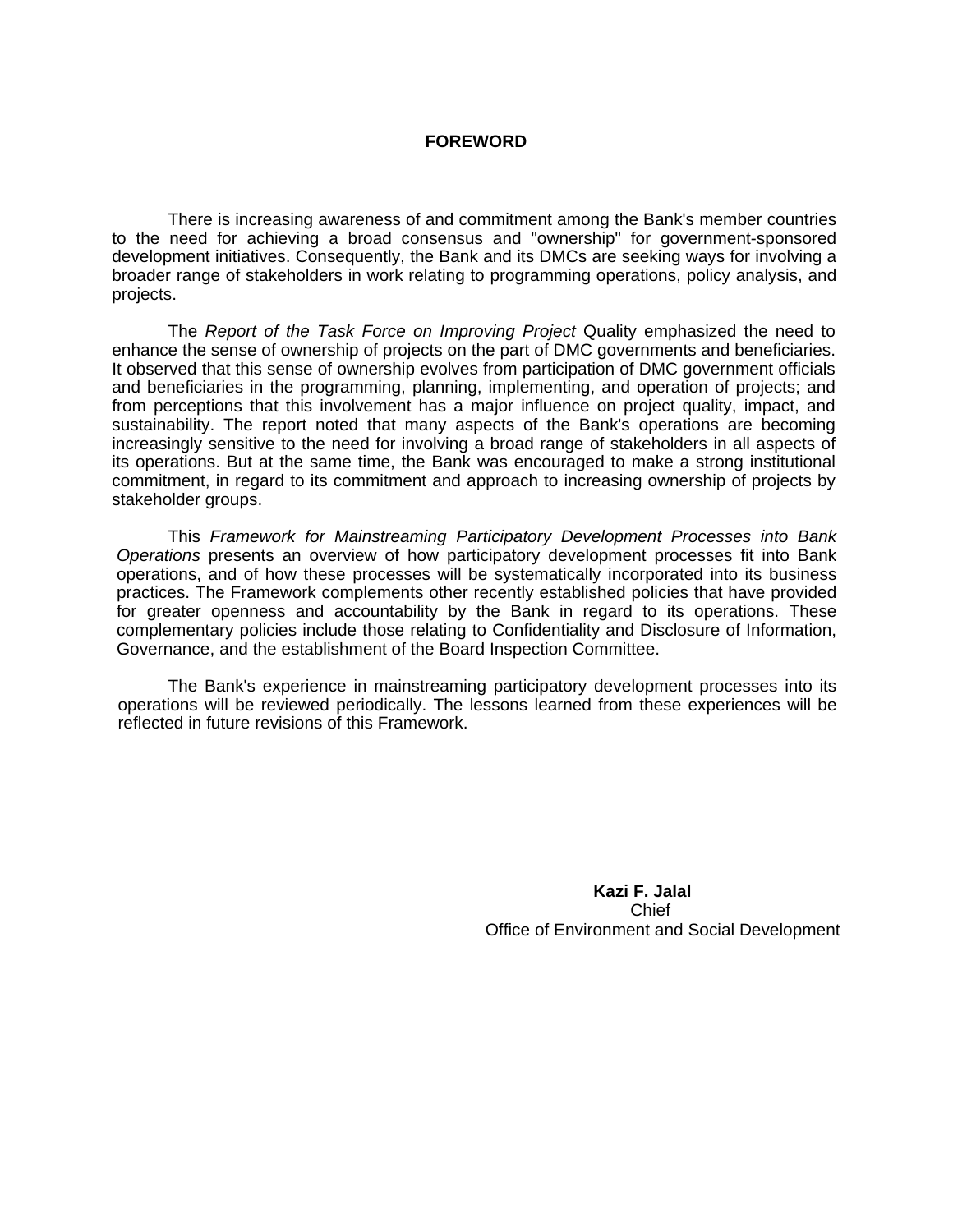# **Abbreviations**

| <b>BTORs</b> | Back-to-office-reports                           |
|--------------|--------------------------------------------------|
| <b>CAPs</b>  | <b>Country Assistance Programs</b>               |
| <b>DMC</b>   | Developing Member Country                        |
| <b>ISA</b>   | Initial Social Assessment                        |
| <b>NGOs</b>  | Nongovernment organizations                      |
| <b>OESD</b>  | Office of the Environment and Social Development |
| PD.          | <b>Participatory Development</b>                 |
| <b>RETA</b>  | <b>Regional Technical Assistance</b>             |
| <b>SOCD</b>  | Social Development Division                      |
| TA           | <b>Technical Assistance</b>                      |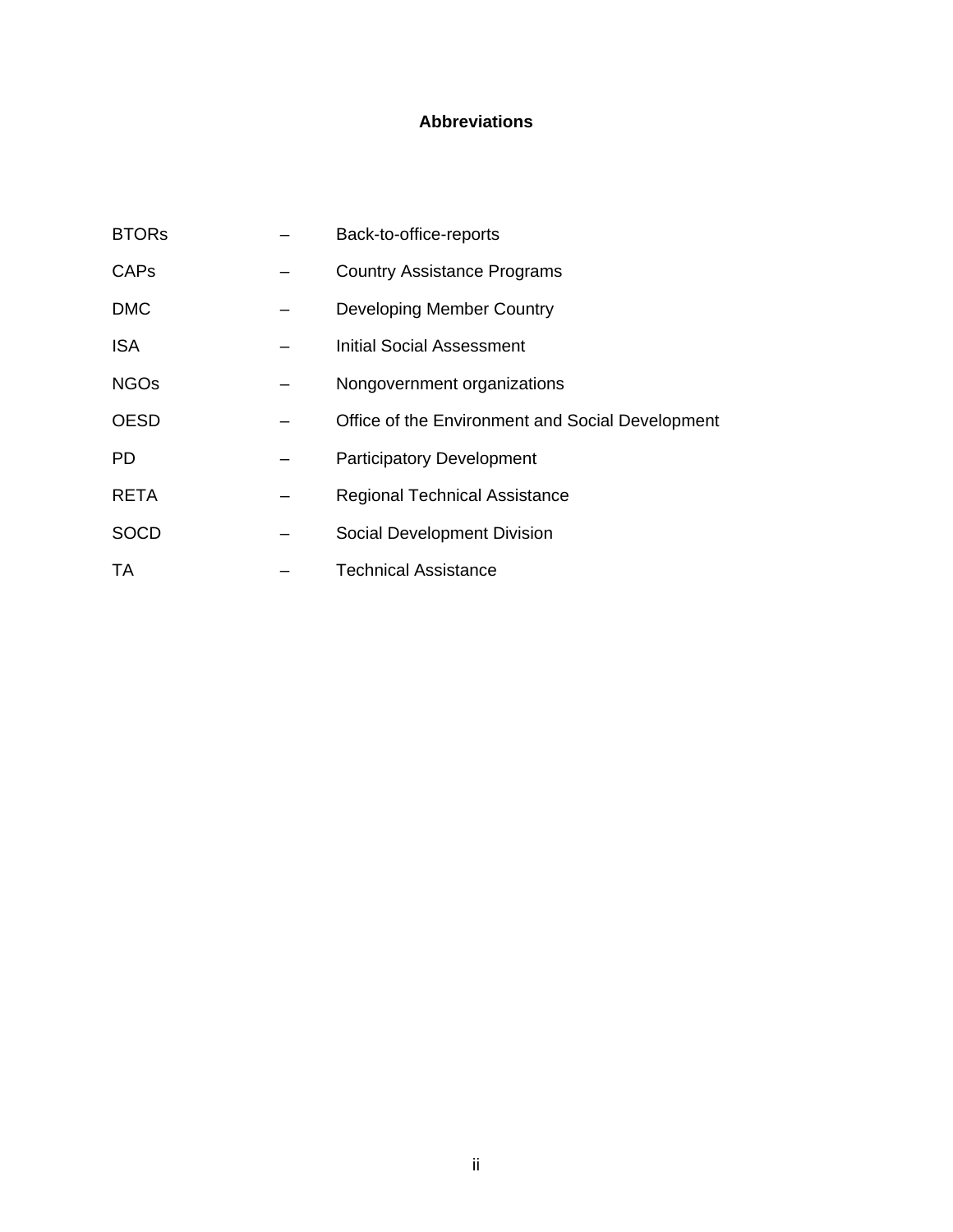# **CONTENTS**

|      |                                                                                  |                                                                          | Page           |  |  |
|------|----------------------------------------------------------------------------------|--------------------------------------------------------------------------|----------------|--|--|
|      | Foreword                                                                         |                                                                          |                |  |  |
|      | Abbreviations                                                                    |                                                                          |                |  |  |
| I.   |                                                                                  | <b>INTRODUCTION</b>                                                      | $\mathbf{1}$   |  |  |
| П.   | <b>OVERVIEW OF PARTICIPATORY DEVELOPMENT</b>                                     |                                                                          |                |  |  |
|      | А.                                                                               | What is Participatory Development?                                       | $\mathbf{1}$   |  |  |
|      | В.                                                                               | Mechanisms to Facilitate Participation                                   | $\overline{2}$ |  |  |
|      | C.                                                                               | <b>Benefits and Risks</b>                                                | 3              |  |  |
| III. |                                                                                  | <b>OPERATIONAL IMPLICATIONS OF PARTICIPATORYDEVELOPMENT</b>              |                |  |  |
|      | А.                                                                               | Operational Implications for the Bank                                    | 5              |  |  |
|      | B.                                                                               | Operational Implications for Agencies in Borrowing Countries             | $\overline{7}$ |  |  |
|      | C.                                                                               | Operational Costs for the Bank                                           | 8              |  |  |
| IV.  | <b>FRAMEWORK FOR MAINSTREAMING PARTICIPATORY</b><br><b>DEVELOPMENT PROCESSES</b> |                                                                          | 9              |  |  |
|      | А.                                                                               | Focus of the Framework                                                   | 9              |  |  |
|      | B.                                                                               | Menu of Options for Incorporating Participatory Development<br>Processes | 10             |  |  |
|      | C.                                                                               | Support from the Office of Environment and Social Development            | 12             |  |  |
|      | <b>APPENDIX</b>                                                                  |                                                                          |                |  |  |
|      | <b>Resource Materials on Participation</b>                                       |                                                                          |                |  |  |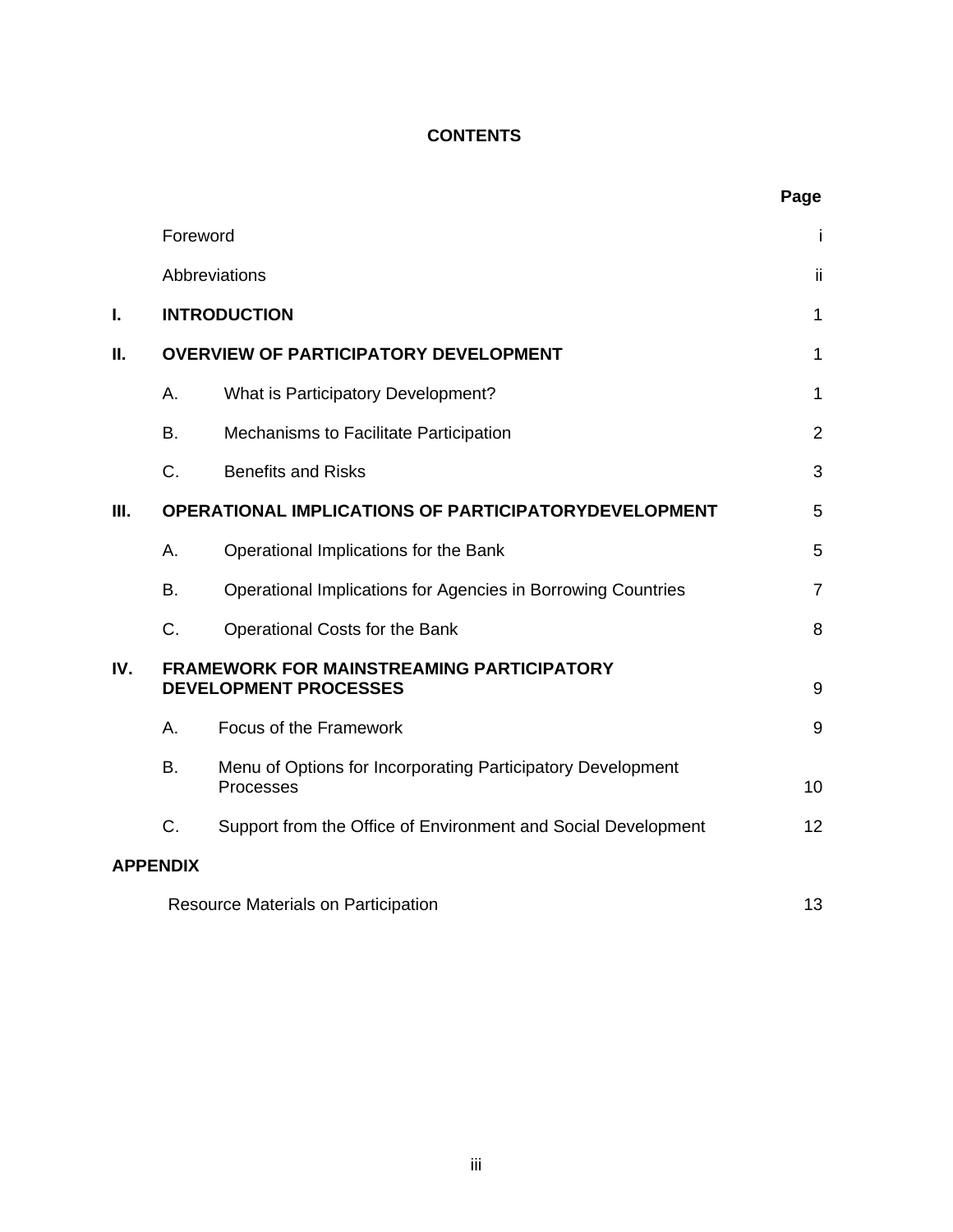#### **FRAMEWORK FOR MAINSTREAMING PARTICIPATORY DEVELOPMENT PROCESSES INTO BANK OPERATIONS**

### **I. INTRODUCTION**

1. This Framework describes how participatory development (PD) processes fit into the various business practices of the Bank, complementing other recent changes in business practices to catalyze a Wider sense of ownership of the development activities that the Bank supports. The Framework also presents an overview that shows in general terms how PD processes will be introduced into various operational practices over time. The Framework is intended for use by Bank staff, staff in executing agencies, consultants, and other stakeholders in development activities that are supported by the Bank.

2. The Framework reflects the "Agenda for' Action: Fostering Ownership" that was prepared by participants in the Regional Workshop on Improving Project Quality held in late 1994. It also incorporates findings, recommendations, and lessons from the following sources: a staff Workshop on Incorporating Participatory Approaches into Bank Operations held in November 1994, the World Bank Learning Group on Participatory Development, and staff in departments and offices concerned. The Framework also benefited from a consultation with, a group of nongovernment organizations (NGOs), representatives of government agencies, and development practitioners in the joint Asian Development Bank-World Bank Consultation on Participatory Development that was conducted in March 1995.

3. Chapter 2 presents an overview of PD, describing what it is, the benefits and risks that are associated with it, and mechanisms through which participation can be facilitated. Chapter 3 discusses operational implications of mainstreaming PD for both the Bank and agencies in borrowing countries, and the operational costs of mainstreaming PD into Bank operations. Chapter 4 describes the approach that the Bank will follow for mainstreaming PD into its operations and indicates how the Office of Environment and Social Development (OESD) will support this process.

#### **II. OVERVIEW OF PARTICIPATORY DEVELOPMENT**

#### **A. What is Participatory Development?**

4. Participatory development is a process through which stakeholders can influence and share control over development initiatives, and over the decisions and resources that affect themselves.

5. In the context of Bank-supported operations, stakeholders are those affected by the outcome - positively or negatively - or those who can affect the outcome of a development activity or program. For every development concern being addressed, there is a spectrum of stakeholders ranging from directly affected parties to individuals or institutions with indirect interests. These include: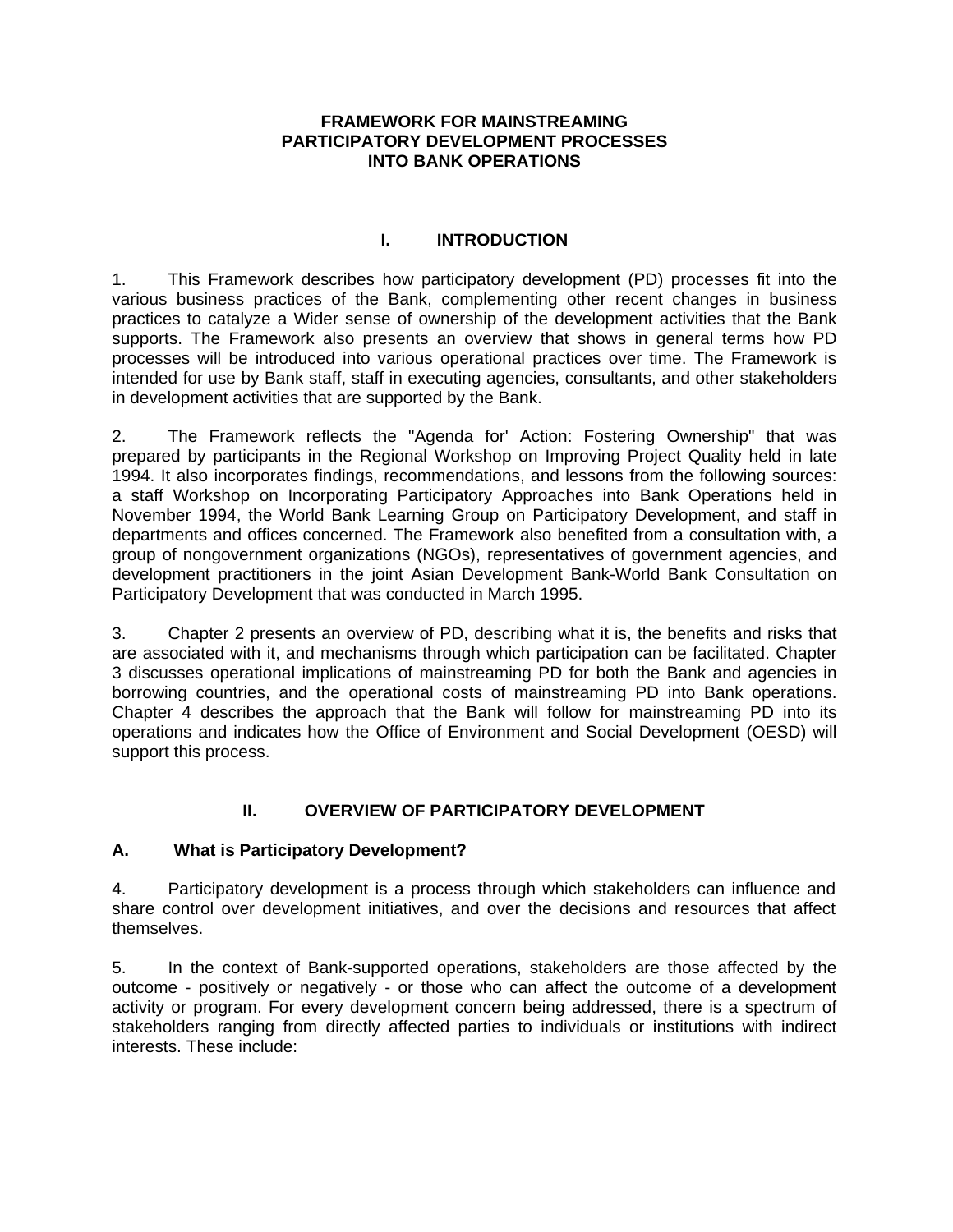- **Directly Affected -** those who may be expected to benefit or lose from a proposed development activity, particularly the poor and those who are vulnerable in terms of gender, age, race, ethnicity, cultural identity, and/or displacement;
- **Indirectly Affected** others with an interest in outcomes, like NGOs, private businesses and industries that may be affected, or may have technical expertise;
- **The Government** elected officials, line agency staff, local government officials, and governments of the developing member countries (DMCs) are the Bank's most significant partners in that they are shareholders, clients and responsible for devising and implementing public policies and programs; and
- **The Bank**  the Bank's Management, staff, and shareholders.

6. These groups are only illustrative of the major types of groups that may have a "stake" in a development activity, and should not be construed to suggest that everyone would be considered to be a stakeholder. Practical guidelines are separately available to help practitioners identify important groups of stakeholders within the context of specific develop-ment initiatives.<sup>[1](#page-5-0)</sup>

7. Development practitioners often have to work with, and through, powerful stakeholders in order to serve the needs of the poorest people. Attempts to bypass powerful stakeholders often result in opposition from them; and this opposition usually decreases the prospects for formulating or implementing a project that will have sustainable benefits. For these reasons, the Framework focuses on the participation of all persons and groups that have a "stake" in the development process (stakeholders), including persons and groups that are expected to benefit directly from the activity (beneficiaries).

8. Ideally, all stakeholders should work in a collaborative manner. However, there are normally differences among stakeholder groups in the amount of power they control, their interests, and their resources. The use of PD processes can facilitate the interaction of each stakeholder group in an equitable and genuinely collaborative manner. Achieving consensus and reconciling differences among stakeholder groups is not always easy. However, if stakeholders' interests are not identified and addressed before making a commitment for a development initiative, these perspectives will surface during project implementation, compromising its effective implementation and operation.

## **B. Mechanisms to Facilitate Participation**

9. Several mechanisms are available to support the incorporation of PD processes in activities that are supported by the Bank. Some mechanisms promote *learning* and *shared control* over decision making. Others provide opportunities for Bank staff, their government colleagues, and the consultants they hire to *listen* to and *consult* with local stakeholders. The Framework fully supports listening and consultation - activities that are necessary to help develop projects responsive to local needs and capabilities. The Framework also supports participatory processes that promote learning and capacity building by individual clients and affected communities through joint decision making and processes that empower communities

<span id="page-5-0"></span> $\overline{a}$ 1 "Guidance Note on How to do Stakeholder Analysis of Aid Projects and Programs," Overseas Development Administration, Social Development Division, July 1995.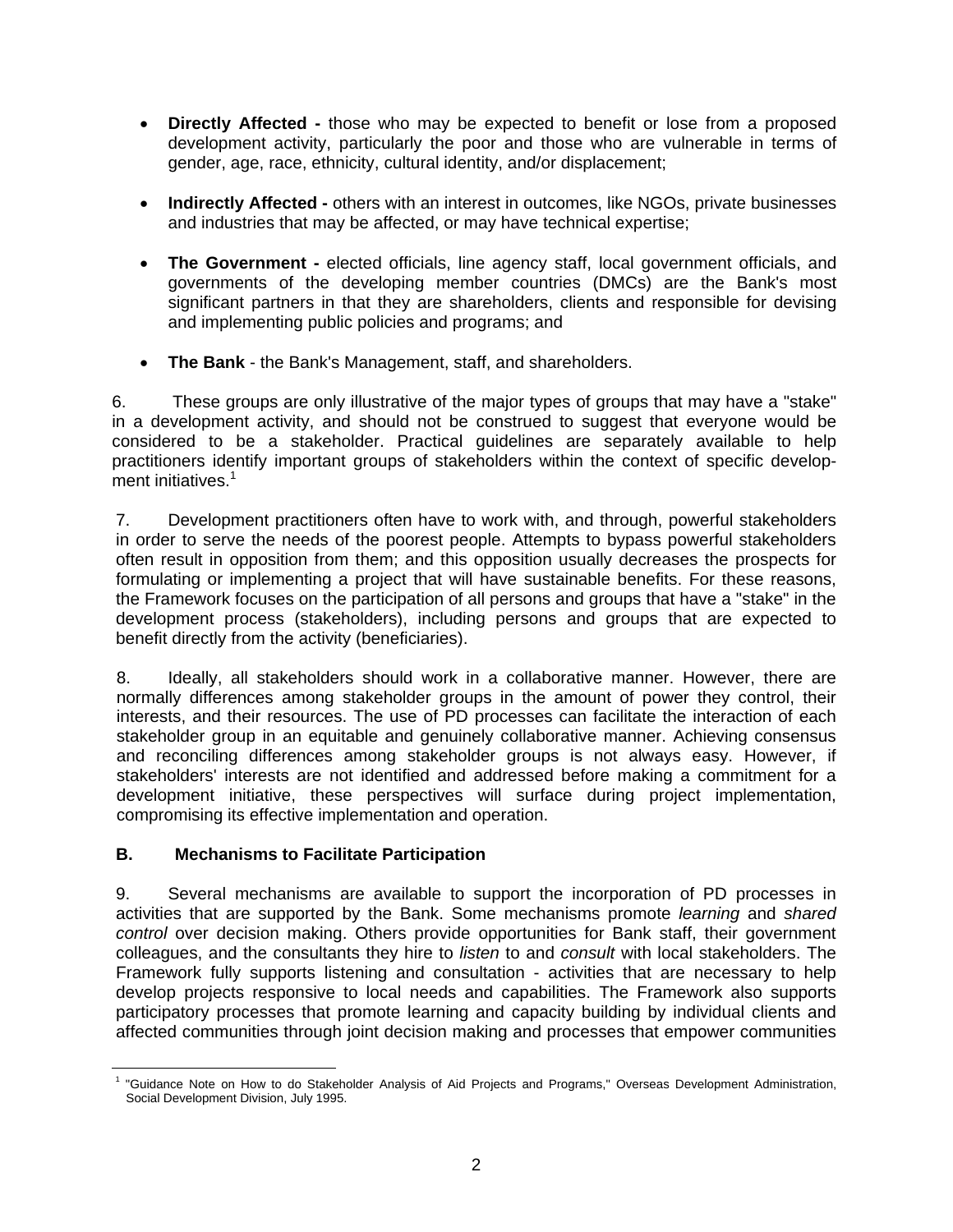to be more self-reliant and to initiate activities that will improve their livelihood and living conditions.

## **C. Benefits and Risks**

10. Lessons from experience show a variety of potential benefits from participation. These include:

- more appropriate development interventions that fit the needs of the community and users of the facility;
- better implementation and sustainability of development initiatives;
- more complete utilization and increased ownership of services provided;
- greater efficiency, understanding, and better planning, based on the concerns and ideas of a wide range of participants;
- a better match between human capabilities and capital investments;
- improved institutional performance because of greater transparency and accountability;
- more efficient functioning of markets because of improved information flows;
- increased equity and empowerment through greater involvement of the poor, women, and other disadvantaged groups; strengthened capacity of stakeholders to initiate other development activities, as a consequence of their involvement; and
- increased commitment for policies and projects, including a willingness to share costs and an interest in sustaining the benefits.

11. Participation also involves risks - those that are associated with the use of open and transparent decision making processes. Some of these are as follows:

- participation may be time and resource intensive;
- it can be organizationally and logistically troublesome;
- the groups that are consulted may not truly represent or express the views or interests of those whom they purport to represent;
- conflicts may be aggravated among groups with differing priorities and interests;
- expectations may be raised that cannot be fulfilled;
- methodologies used may not be seen by some as "scientific," thereby subjecting the outcomes to questioning by experts; and
- co-optation of participatory processes by powerful and more articulate elites may occur to the exclusion of the poor and disadvantaged.

12. Evidence from several sources shows clearly that the benefits of participation outweigh the costs. The benefits are principally in the form of speedier project implementation and more effective use of resources or services provided through the project. There is also evidence that not adopting participatory approaches also has costs. These costs include a lack of ownership and support, which can impede the use of project services, reduce the sustainability of intended benefits, and limit the recovery of project costs; indifference and dependency on the state by citizens who see that they have little or no say in development; and resentment and willful obstruction when policies and programs are imposed. In general, nonparticipatory approaches, which rely primarily on interventions by outside experts, limit the learning of new possibilities on the part of in-country stakeholders.

13. Box 1 illustrates that different types of participation - information-sharing, consultation, collaborative decision making, and implementation - require the application of different tools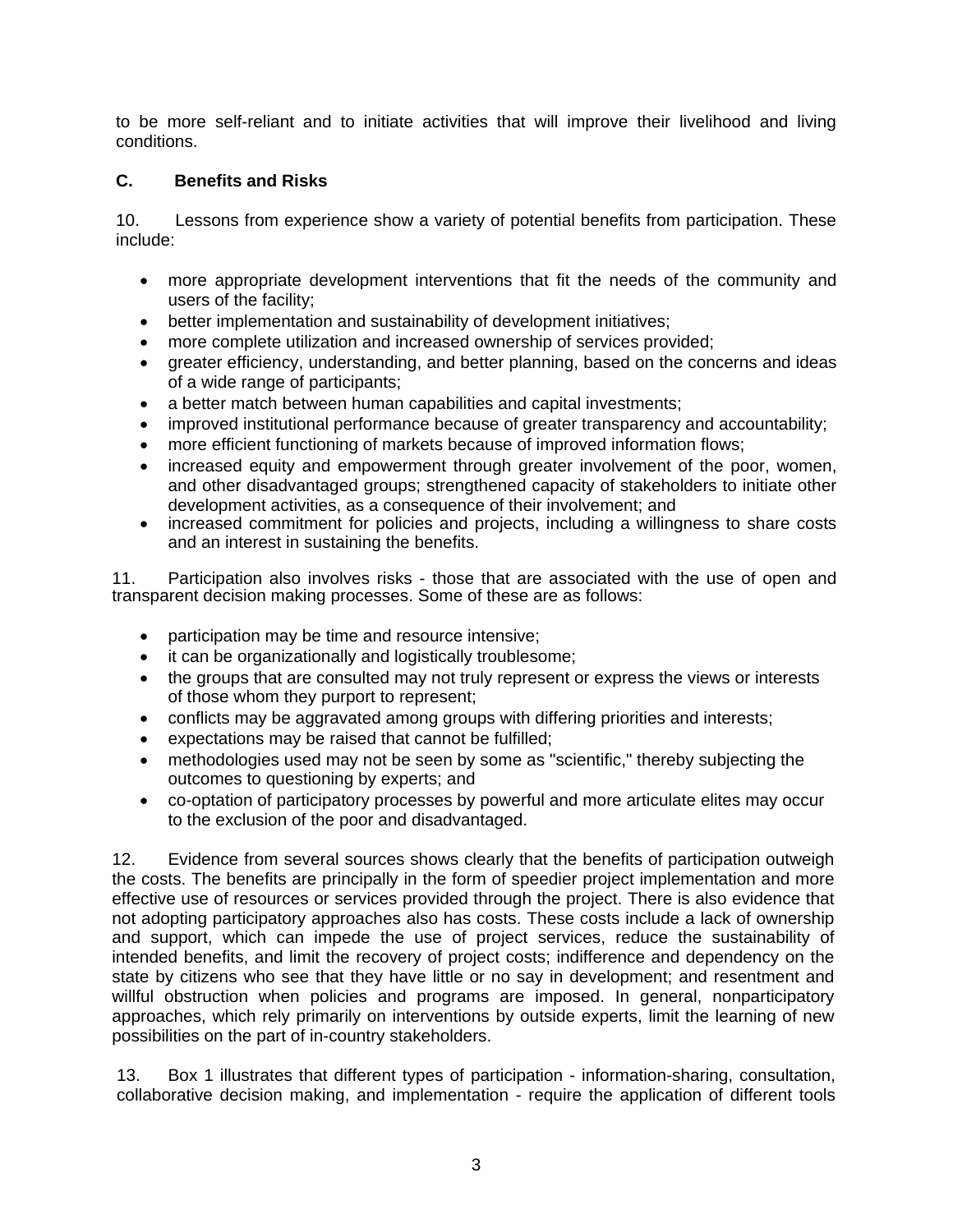and techniques. Practitioners can select the technique most appropriate to meeting their objectives from a menu of options. Suggestions that will help practitioners select the most appropriate tools are given in the *World Bank Participation Sourcebook* (the Sourcebook).

14. The best way to learn about a participatory technique is to experience it first-hand and engage someone who is already competent in using the technique. The second best way to learn about a participatory technique is to seek advice from someone who has had experience in using such techniques. The Social Development Division (SOCD) includes social development specialists with this expertise (as do several projects departments) who can assist staff in identifying local organizations that have these capabilities and skills. To initially familiarize Bank staff with different participatory methods and approaches, there are also a number of references, listed in Appendix 1, available in SOCD.

15. The reference that is most directly relevant to Bank operations is the Sourcebook. The Sourcebook was prepared to guide and support task managers (mission leaders) in applying PD processes. It contains (i) 16 cases in which task managers describe their experiences in supporting participation in their work, (ii) reflections and common principles about participation that emerge from the cases, (iii) various steps in participatory planning and decision making, (iv) pointers on how to enable the poor to participate, (v) sector-specific advice on participatory approaches, and (vi) short descriptions of several participatory methods and tools. For an introduction, staff are encouraged to read a few of the 16 examples in the Sourcebook and examine other sections that are of interest. Copies of the Sourcebook may be obtained from SOCD:

# **BOX 1. MECHANISMS TO FACILITATE PARTICIPATION**

## **1. Mechanisms for Sharing Information**

- translation into local languages and dissemination of written materials using various media
- informational seminars, presentations, and public meetings

## **2. Mechanisms for Consultation**

- consultative meetings
- field visits and interviews (at various stages of work)
- "town hall" meetings
- radio call-in shows

#### **3. Mechanisms for Collaborative Decision Making**

- participatory assessments and evaluations
- beneficiary assessment
- workshops and retreats to discuss and determine positions, priorities, roles
- meetings to help resolve conflicts, seek agreements, engender ownership
- (public) reviews of draft documents and subsequent revisions
- joint committees or working groups with stakeholder representatives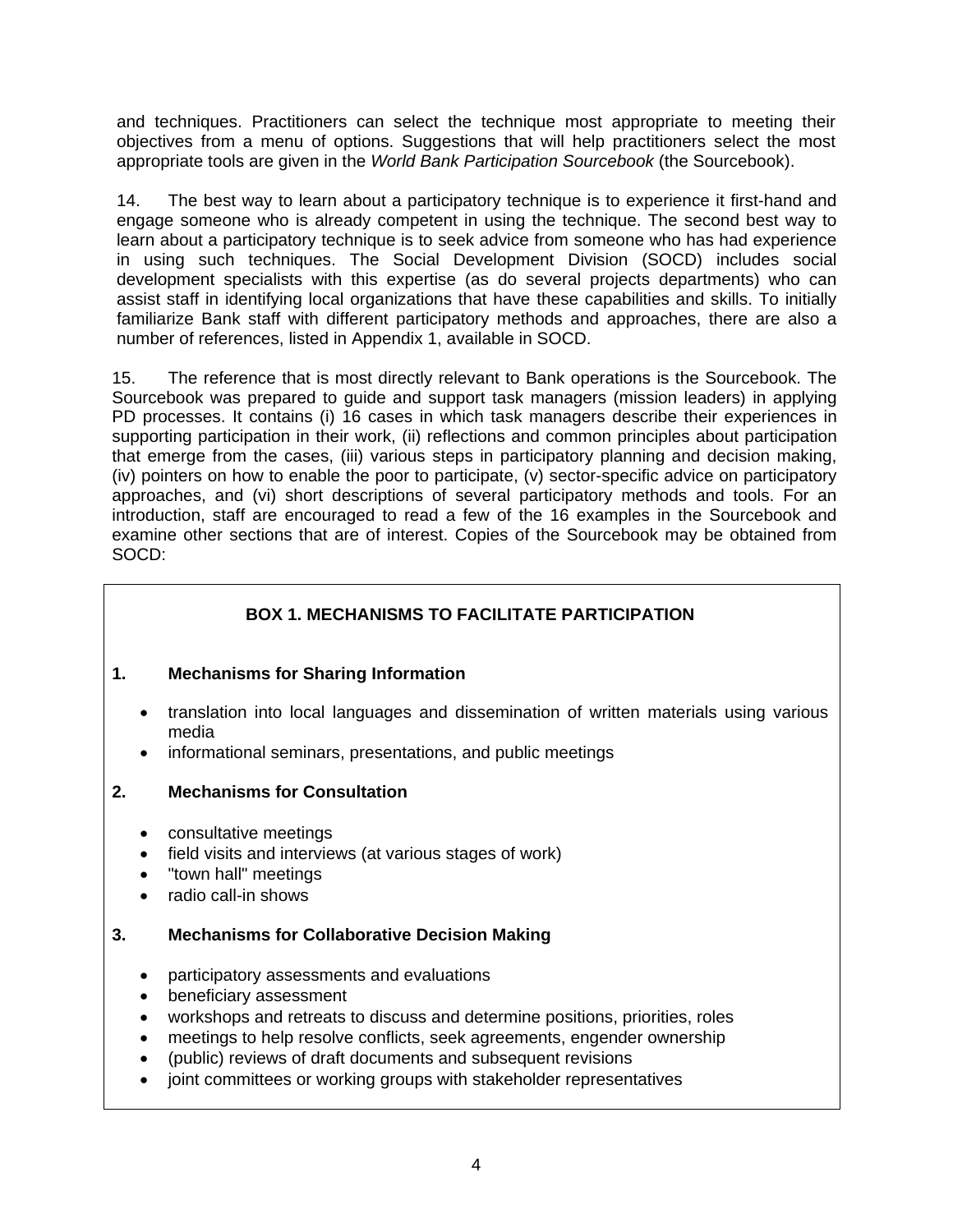### **4. Mechanisms to Facilitate Empowerment**

- decentralizing authority
- delegation of authority for decisions to local organizations or groups
- capacity building of stakeholder organizations
- strengthening the financial and legal status of stakeholder organizations
- supervised transfer of responsibility for maintenance and management to stakeholders
- support for self help initiatives by stakeholders
- creating an enabling policy environment

16. In addition, the Bank will keep itself abreast of evolving best practices through affiliation with networks such as the Interagency Learning Group on Participation.<sup>[2](#page-8-0)</sup> The Bank is also compiling a set of best practice examples that are based on development initiatives in which the Bank has been directly involved. Bank staff are encouraged to learn about participation from one or more of these sources, or to participate in professional staff training that provides orientation to the application of PD processes.

### **III. OPERATIONAL IMPLICATIONS OF PARTICIPATORY DEVELOPMENT**

#### **A. Operational Implications for the Bank**

17. Within the context of Bank operations, the extent and nature of the involvement of stakeholders will vary depending on the nature of the operational activity, and special characteristics of the project, described below:

#### *Nature of the Operational Activity*

- *Sector studies* help the borrower and the Bank formulate concepts for development initiatives that may be supported by the Bank. Insofar as possible, sector studies should be implemented in ways that provide for maximum involvement of staff in the agencies directly affected, and that provide for consultations with all affected stakeholders. Others to be involved include those with motivation and capacity to influence decision makers and persons with interest, experience, and expertise in a particular area.
- *Country strategy and country programming missions,* where feasible, should conduct dialogues with a range of stakeholders (including apex NGOs, women's organizations, and other groups like chambers of commerce) regarding issues that are relevant to the country strategy and program.
- *Technical Assistance (TA) fact finding missions* normally conduct an initial social assessment (ISA) to identify the major social concerns that need to be examined during

<span id="page-8-0"></span> $\overline{a}$ <sup>2</sup> The Interagency Learning Group on Participation is a network consisting of the World Bank, regional development banks, bilateral development agencies, United Nations organizations, and NGOs. The *objectives* of the network are to *deepen understanding*about participatory approaches in large-scale development programs and projects; share experiences in strengtheninginstitutional support for participatory approaches; and identify opportunities for interagency collaboration in support of participatory initiatives in specific countries.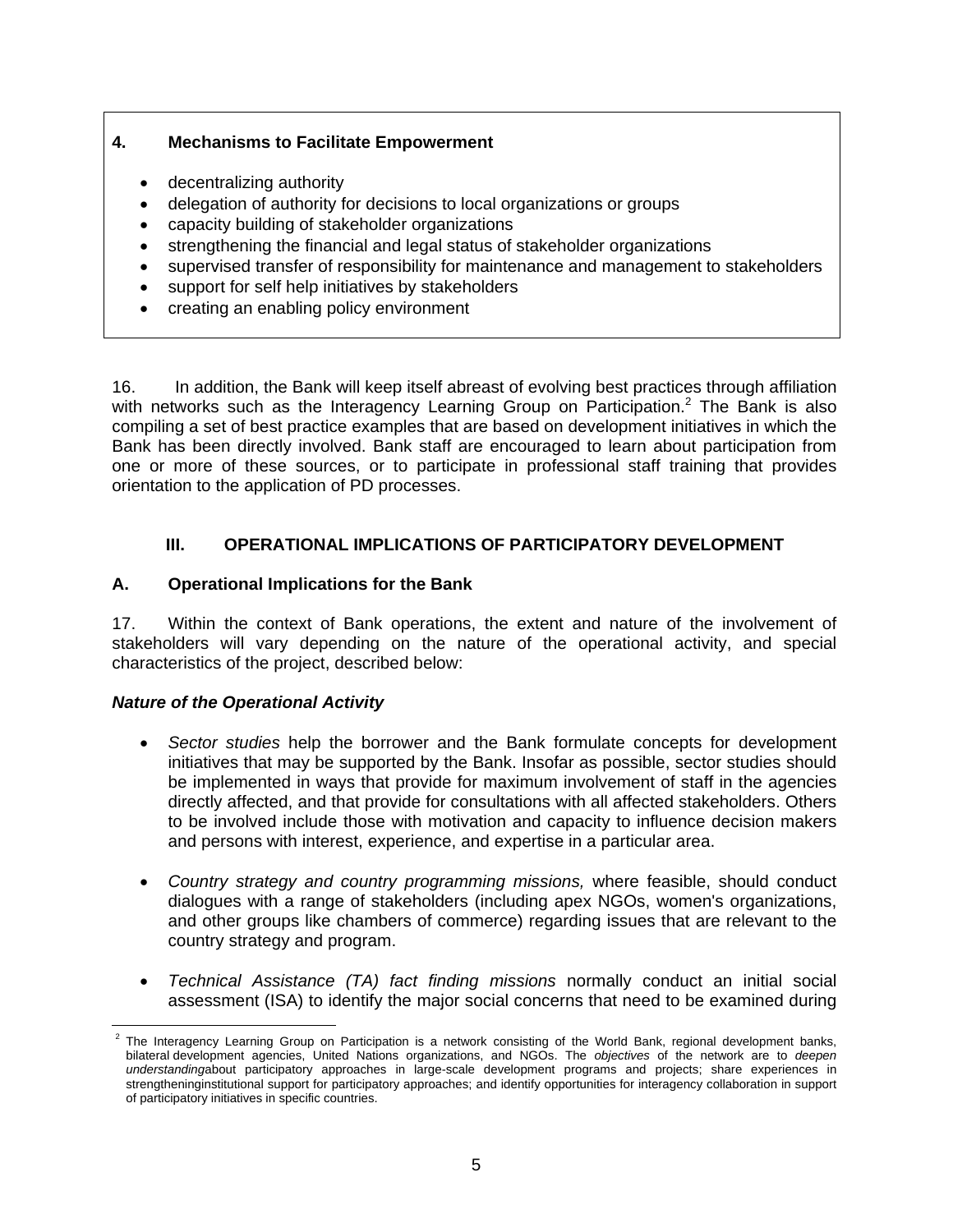a feasibility study. $3$  The ISA should attempt to identify who the relevant stakeholders are for the proposed intervention. The ISA consists of a short field visit to talk to a variety of stakeholders in addition to the proponents from the government agency concerned.

- *Feasibility studies* normally incorporate provisions for a socioeconomic survey to be prepared, and for a *social analysis to* be conducted. Participatory rapid appraisals and stakeholder workshops may be used to identify and build agreement among key stakeholders concerning needs, demands, absorptive capacity, participation issues, etc.
- *Project preparation* missions *(including loan fact-finding, preappraisal, and appraisal*  missions) may need to supplement consultations that were conducted during the feasibility study. This is particularly true if the Mission and proponent are considering changes in the project scope, design, and/or implementation arrangements. Stakeholder workshops are particularly useful for consolidating commitments from stakeholders for the project and for building commitments regarding roles in implementing the project.
- Projects that require extensive participation by clients cannot be planned in precise detail from the outset and are generally referred to as "process-oriented" projects. Examples of such projects include those that provide services for microenterprise development, or capacity building for management of irrigation by water user groups, and components of urban development projects whose detailed design and implementation require extensive community participation. For these process-oriented projects, the project document should clearly describe the processes through which the project office and the client groups will decide on the details of the development activities that will be implemented, and the role of the respective groups in relation to these activities. Project documents for these projects should generally not include "blueprint" descriptions of the physical outputs of the project.
- *Project review missions* may include stakeholder workshops to build understandings about problems in implementing the project, and to identify solutions to these problems. Midterm reviews for projects in which there may be a need for a midcourse correction may incorporate a stakeholder workshop that would build a consensus about the problems, the causes of the problems, and actions to solve the problems. In projects that are targeted to the poor or to women, or that require extensive participation from beneficiaries, the midterm review will also be facilitated by field trips that include a participatory rapid appraisal.

#### *Project Considerations*

 $\overline{a}$ 

- Projects that are *targeted to specific beneficiaries, especially the poor, women, and indigenous groups,* require extensive participation by these groups during preparation and implementation to understand the sociocultural characteristics of the beneficiary population, their social organization, and the compatibility of the project with the perceived needs of the target group.
- Projects whose design and sustainable implementation depend on the support and *active involvement of affected groups* (domestic water supply, irrigation, group-based

<span id="page-9-0"></span><sup>3</sup> See *Handbook for Incorporating Social* Dimensions into Projects. ADB, May 1994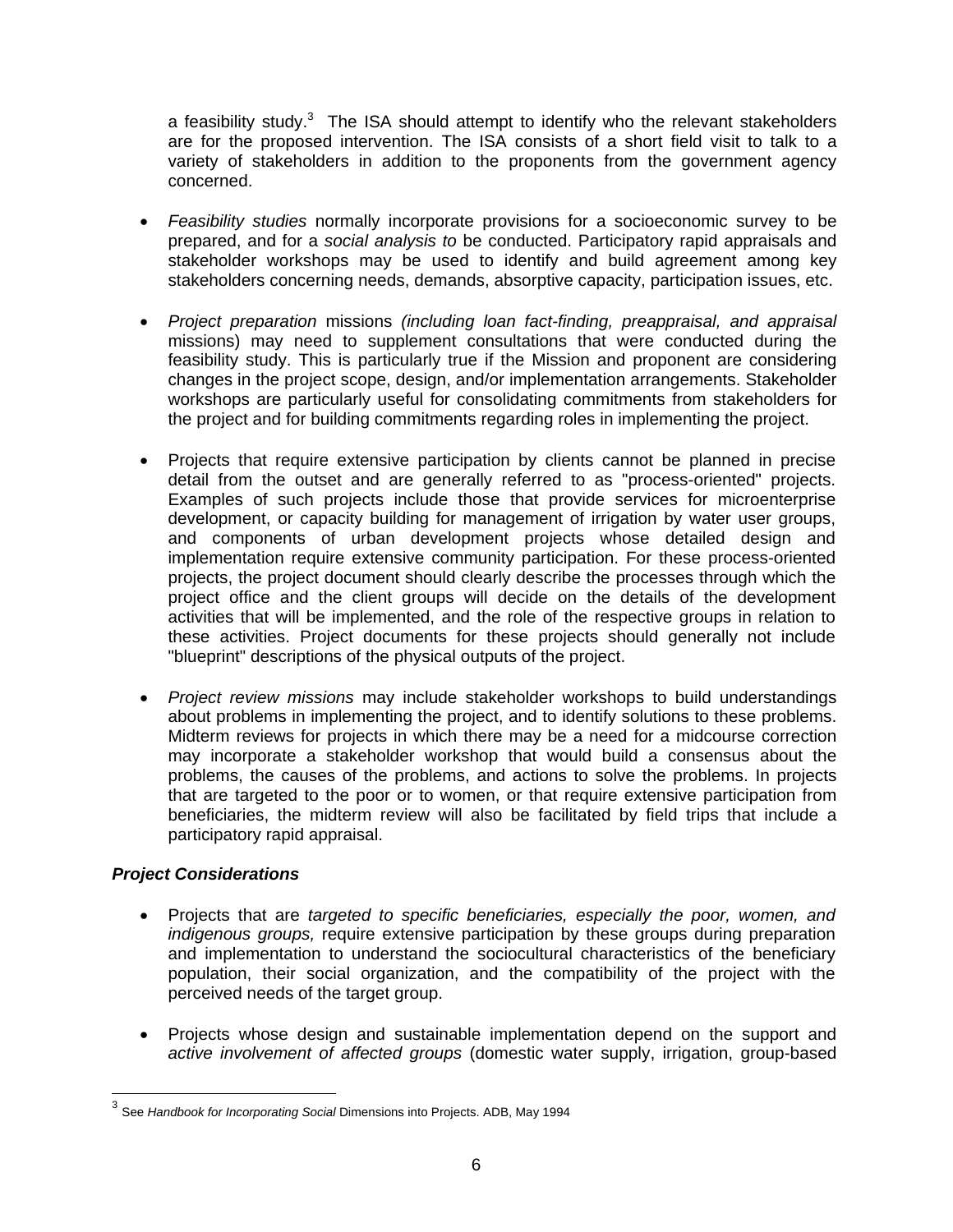lending, community forestry; and common property) often deal with a common pool of resources. In these projects, arrangements need to be put into place for community-based decision making, implementation, and management. In addition, the responsibilities and contribution of each project partner (in terms of technical expertise, labor, and other resources) need to be discussed, clarified, and confirmed.

- Projects or programs that *provide for institutional change or significant changes* in policies require extensive consultations (including consultations at the national level) and collaborative decision malting with persons and groups that will be responsible for designing and implementing the proposed changes, and parties that will be affected by their implementation.
- Projects that require *land acquisition or involuntary resettlement, or have direct impacts on indigenous peoples* require extensive consultation and dialogue with the affected people and their representatives.
- Projects that provide for the *construction of power plants* may require consultations to confirm one or more of the following aspects: (i) the willingness of the community where the plant will be located to accept the plant, (ii) matters that are important for the preparation of a resettlement plan, and (iii) the willingness and ability of consumers to pay tariff charges for power.
- *Flood control and drainage* projects may have a dramatic impact on peoples' livelihood by changing their ability to derive income from land by altering their access to land and its productive potential. Intensive consultations with individuals and communities whose land will be affected are needed to determine the flood control and drainage solution that is in the best interest of all.
- Program loans that support the *implementation of policies that may have adverse impacts on certain population groups* (particularly the poor, women, children, and vulnerable ethnic minority groups) may require consultations with groups that may be adversely affected to identify ways to avoid or mitigate these impacts. During the preparation of program loans, extensive consultations may be needed with members of all affected agencies to build agreements in regard to the policy and institutional changes that are being considered.

#### **B. Operational Implications for Agencies in Borrowing Countries**

18. The principal responsibility for implementing PD processes lies with DMC governments, because as borrowers they are responsible for implementing Bank-financed projects. The use of PD processes will have implications on the resource requirements and institutional characteristics of agencies in DMCs.

19. Some institutional issues that may interfere with the preparation or implementation of a project using PD processes are illustrated below:

- staff in implementing agencies may resist changes in their mode of working that may be needed to accommodate participatory approaches;
- there may be a lack of staff with PD skills ire technical agencies;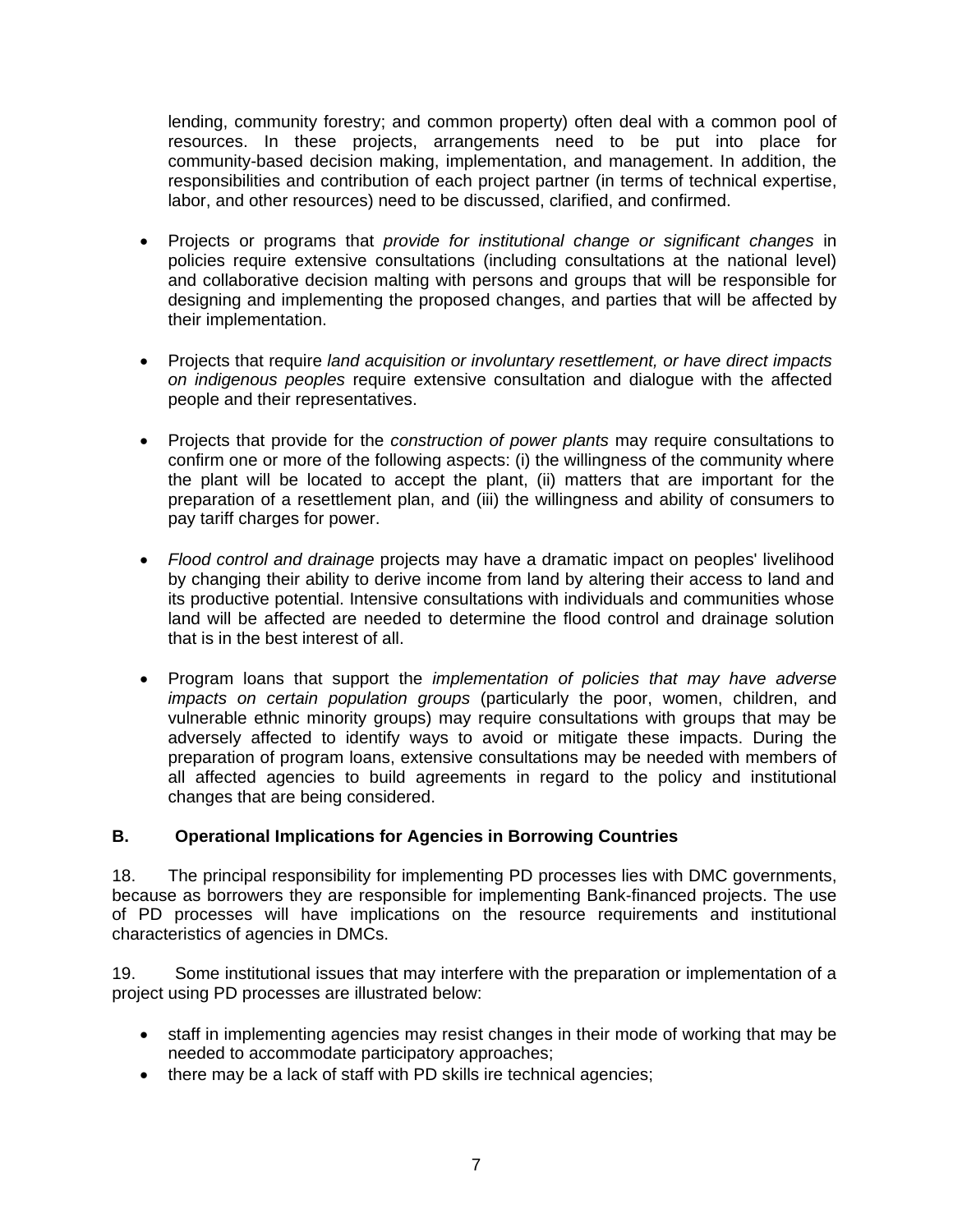- a participatory project that relies extensively on the commitment of specific government officials may be jeopardized if these individuals are transferred and replaced with persons who do not have the same commitment;
- staff in implementing agencies and beneficiary groups may initially view each other with suspicion;
- organizations that represent their constituencies may be lacking both at the national and community level;
- stakeholder groups may be co-opted by local elites;
- conflict may arise among different local level groups over resources where participatory efforts may be seen to favor one group over another; and/or
- the capacity of local organizations may be weak in terms of their financial or legal status, technical or managerial capacity, or qualities of leadership.

20. Some agencies in DMCs may need support to build capacities to incorporate PD processes into their operations. To identify the extent of such support that may be needed, it is suggested that institutional diagnostic analyses be conducted. These analyses may be conducted in accordance with procedures described in initial Staff *Guidelines on the Bank's Capacity Building Services to DMCs.[4](#page-11-0)*

### **C. Operational Costs for the Bank**

21. The application of PD processes during programming activities and the processing of projects that involve substantial participation may involve additional staff time and expense. However, from the perspective of the entire project cycle, no additional resources are anticipated to be needed. This is because of the expectation that the use of PD processes will expedite the implementation of projects, requiring fewer changes in project scope, and involving fewer delays in implementation.

22. The Bank does not have precise estimates about the additional costs that may be incurred from the application of PD processes during the implementation of programming activities and the preparation of projects. The additional costs are expected to be negligible for programming activities and the preparation of projects that require relatively modest participation by stakeholders. But the cost of preparing projects in which participation by stakeholders will be relatively intensive may be 10-15 percent higher in comparison with projects with less participation[.5](#page-11-1)

23. About two thirds of the additional resources needed to prepare a project using PD processes could be provided by the consultants funded by TA grants. Many project preparatory TA projects now include provisions for extensive application of PD processes. The Bank is examining its policies regarding TA operations with a view to ensuring that resources provided through this facility are adequate to appropriately address social dimensions and environmental considerations.

 $\overline{a}$ 4 <sup>4</sup> Strategy and Policy Office, *ADB, April 1995.*<br><sup>5</sup> The estimate is based on information from

<span id="page-11-1"></span><span id="page-11-0"></span><sup>5</sup> The estimate is based on information from Jesko Hentschel, "Does Participation Cost the World Bank More? Emerging Evidence" HRO Working Papers, No. 31, World Bank, Washington, D.C., June 1994, The estimate is also supported by anecdotal observations by Bank staff who have applied PD processes in various Bank operational activities.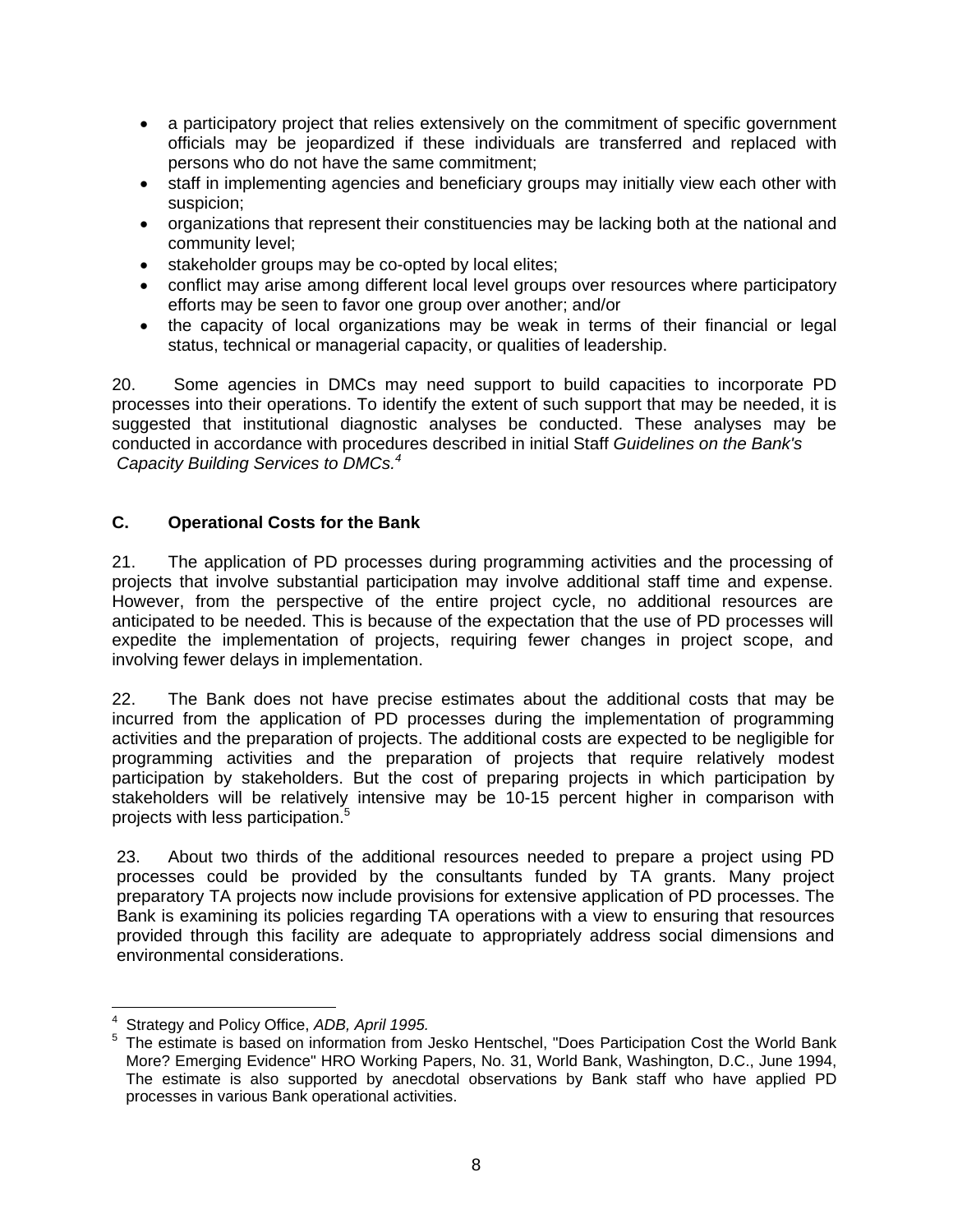24. Many projects divisions (particularly those preparing and administering projects in the agriculture and natural resource sectors as well as in human development) need more staff with expertise in addressing social dimension issues, including the use of PD processes. The number of staff with orientation and skills needed to apply PD processes is small, but is gradually increasing as PD processes are applied in more operational activities. The number of staff with such qualifications is expected to continue to increase through training and the accumulation of experience. These staff will be supported through seminars and workshops that will expose them to PD mechanisms that have been developed by various agencies. For staff who are skeptical or unconvinced about the benefits of using PD processes, training will be provided that sensitizes them to this topic.

25. Sensitization, training, and recruitment of staff with the qualifications needed to incorporate social considerations into projects (including PD processes) are appropriate medium - and long-term strategies to assist operational missions in participatory approaches. However, even with such training, mission leaders will still need support from technical specialists, either from specialist staff or staff consultants. Administrative regulations prescribing the normal composition of operational missions have been modified to provide greater flexibility for social and environmental specialists to assist these missions. The Bank is also examining alternative means for making additional resources available to staff to support efforts to mainstream PD processes as well as other related practices, particularly during the initial period when the processes are being mainstreamed. In this connection, a regional technical assistance (BETA 5692: *Facilitating Capacity Building and Participation Activities)*  was approved that provides support to facilitate capacity building and participatory activities.

### **IV. FRAMEWORK FOR MAINSTREAMING PARTICIPATORY DEVELOPMENT PROCESSES**

## **A. Focus of the Framework**

26. The incorporation of PD processes will thus depend primarily on actions taken by agencies and organizations in the DMCs. The Bank can play an important role in facilitating and supporting the use of PD processes in development activities. However, with the exception of the Bank and other external financiers, all of the important stakeholders in a project are individuals and groups (including the DMC government) within the DMC itself. The Bank can support the application of PD processes within its DMCs by setting examples through its use of PD processes in operations in which it is involved. It can also assist organizations in DMCs to develop capacities for incorporating PD processes into their operations.

27. The Framework seeks to improve project quality, impact, and sustainability in association with other initiatives emanating from the *Report of the Task Force on Improving Project Quality.* It is intended to catalyze and facilitate more intensive involvement and participation of stakeholders in various aspects of Bank operations, and thereby to infuse a greater sense of ownership of and commitment to projects by these stakeholders. The broad objectives of the Framework are to facilitate:

• the incorporation of the use of PD processes in *the operations of government agencies and other organizations within DMCs* in regard to the planning, programming, preparation, implementation, and operation of development projects and programs; and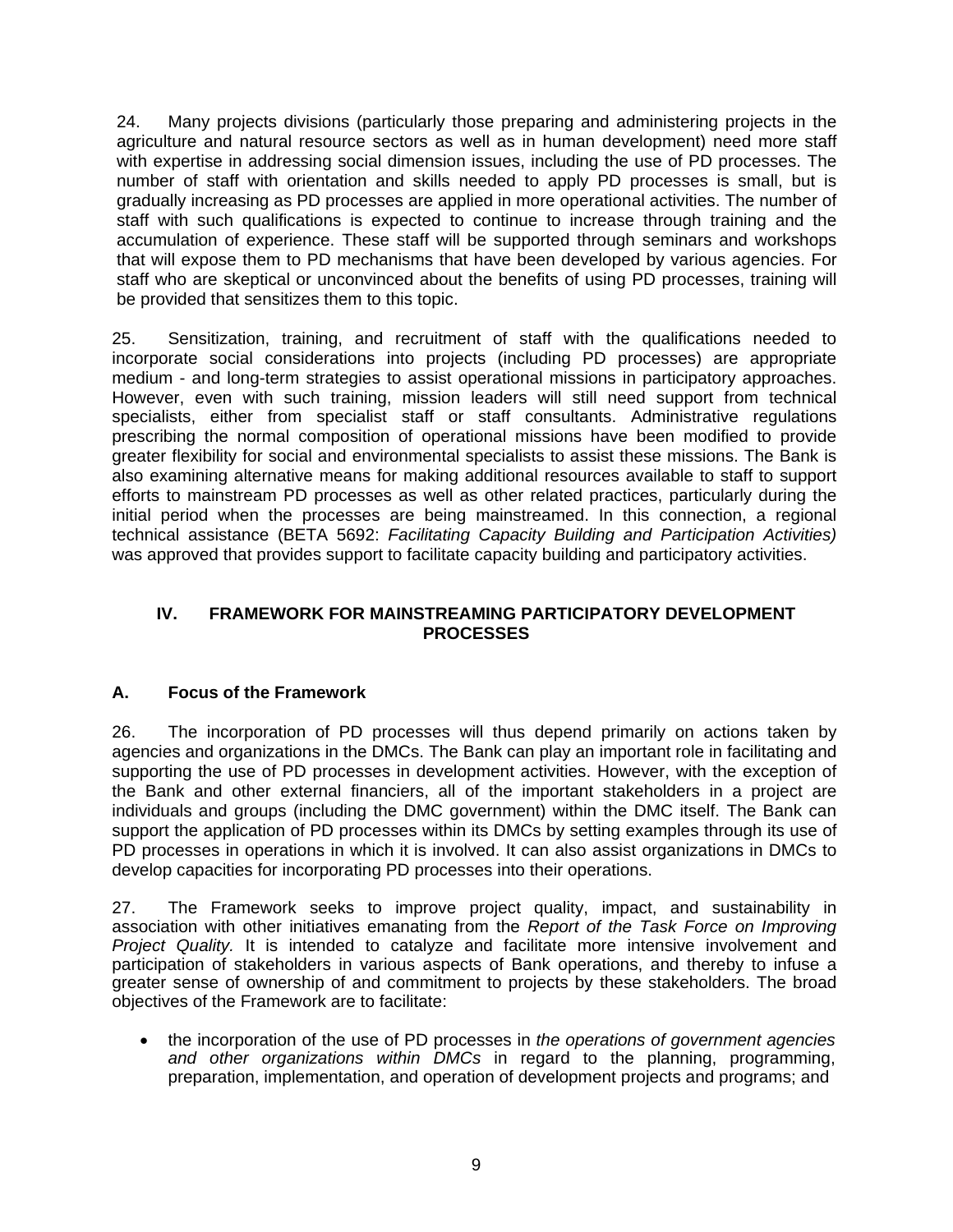• the identification and use of mechanisms to involve stakeholders in *activities that are conducted by the Bank* throughout all aspects of the project cycle.

28. For the remainder of 1996 and 1997, concerned operational departments and offices will incorporate PD processes into selected operational activities under the supervision of the regional Vice Presidents. To assist the departments and offices concerned identify operational activities that will be highlighted during the introductory trial phase, a generic *menu* of *options* is presented in the following pages. SOCD staff may advise and assist staff in the departments arid offices concerned identify the selected operational activities into which PD processes will be incorporated. SOCD will also facilitate an interdepartmental review of the implementation and impact of the efforts of the operational departments and offices concerned to mainstream PD processes during the first quarter of 1998.

#### **B. Menu of Options for Incorporating Participatory Development Processes**

29. This menu generically describes the manner in which operational departments and offices may incorporate PD activities into selected operational activities during the remainder of 1996 and 1997. The menu is suggestive, and it is expected that departments and offices concerned may modify the options actually chosen, depending on the opportunities and challenges they face.

### *Programs Departments*

- Aid coordination dialogues with major funding agencies will include discussions of the potential of and experiences with the use of PD processes.
- Selected sector studies that are conducted to explore development priorities in the sector will incorporate provisions for the participation of stakeholders, and for reflecting the results of stakeholder participation in the final reports. Such provisions should be incorporated into the economic and sector work that is included in Country Assistance Programs (CAPS) in consultation with the departments/ offices that undertake sector studies.
- During the preparation of selected country strategies and CAPS, the respective missions will incorporate dialogues with groups of stakeholders (e.g., meetings that may be organized by apex NGOs and/or civic groups) to enable their views to be reflected in the country strategy and/or country program. These consultations should be conducted on the basis of prior concurrence and support of the government concerned. The implementation and results of these dialogues will be reported in the back-to-office reports (BTORs) of the missions concerned and in the ensuing documents. The effectiveness of these practices should be examined, and lessons learned from the initial consultations should be applied in future dialogues and other countries.

## *Projects Departments*

• Each projects division will continue and expand upon ongoing practices for incorporating the use of PD processes into selected TA projects. The implementation and outcome of these PD processes will be reported in the BTOR of the concerned mission.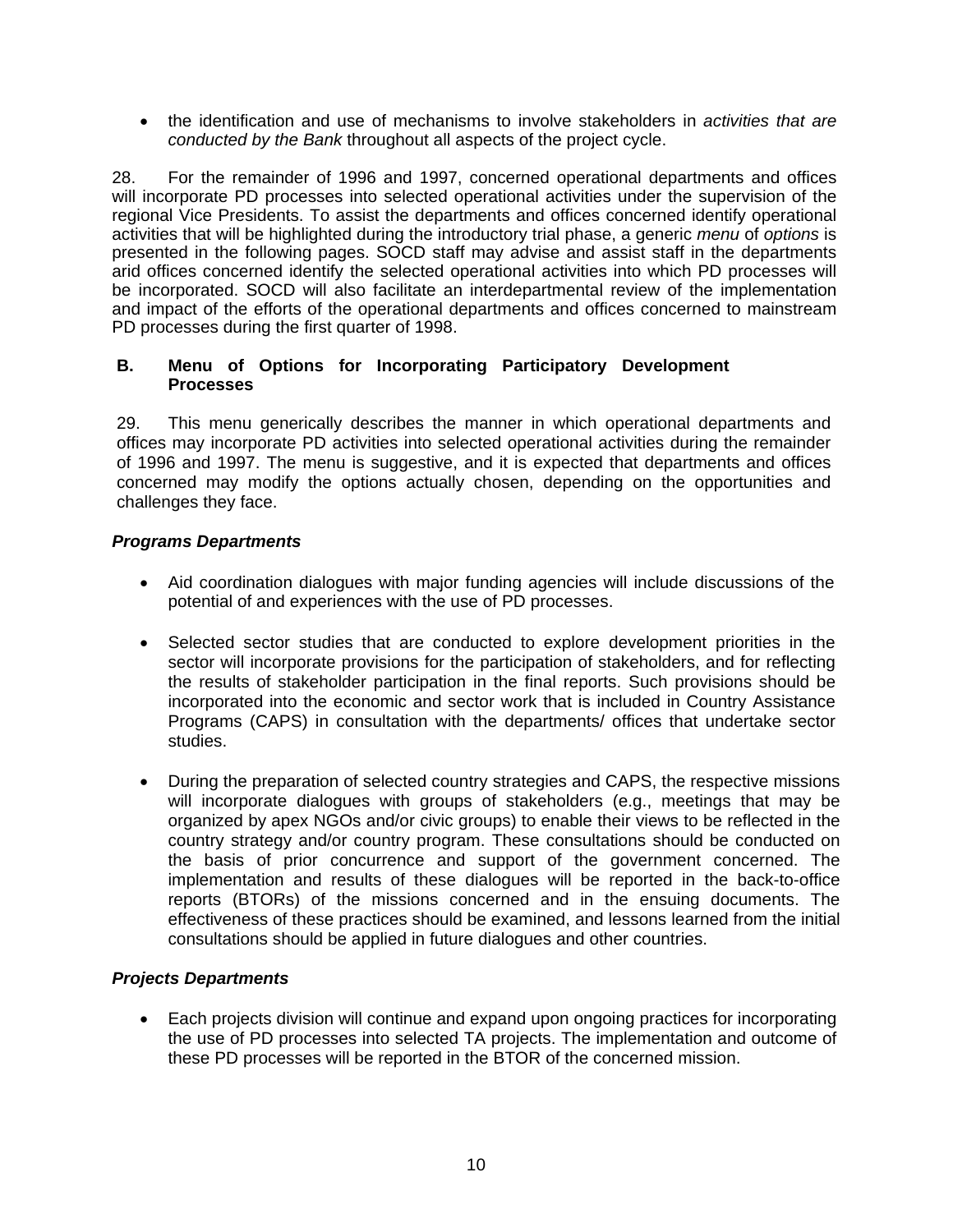- Each projects division will expand upon ongoing practices for incorporating the use of PD processes into selected loan projects. In doing so, emphasis should be given to providing TA to help selected DMC organizations build capabilities in applying PD processes. The implementation and outcome of these PD processes should be reported in the BTOR of the mission concerned.
- Each projects division will increasingly incorporate the use of stakeholder workshops and other PD processes during selected loan review missions. The implementation and outcome of these PD processes should be reported in the BTOR of the project administration or review mission concerned. Without restricting the application of PD processes during loan review missions, these processes should be applied to mid-term reviews.

### *Strategy and Policy Office (SPO)*

- SPO will assess the extent to which the Bank's program in capacity building may include a focus to build capacities in DMCs for implementing development activities using PD processes, and should reflect these considerations in future revisions of the capacity building program, as appropriate.
- SPO, through the Working Group on the Review of the Bank's Business Practices and the Working Group on the Review of the Bank's TA Operations, will undertake a formal review of loan and TA policies and processing steps in order to identify possible constraints to PD as well as specific stages where the meaningful participation of stakeholders can be obtained or enhanced. Following this review, the working groups will recommend further revisions in Bank- policies and business practices to improve the overall climate for mainstreaming PD in Bank operations. To accomplish this task, the working groups will work closely with staff from SOCD.

#### *Budget, Personnel and Management Systems Department (BPMSD)*

- **BPMSD,** in association with SOCD, will continue to provide training to orient and sensitize staff and managers in operational departments and offices in regard to methods for incorporating PD processes into Bank operations. This training program should also help the Bank strengthen its capacity to support PD by providing participation-related, field-based learning opportunities to interested staff.
- BPMSD will reflect the need for staff with relevant academic and experiential backgrounds to incorporate PD processes into Bank operations in the human resource development policies and criteria that are used for selecting staff for operational departments and offices.

#### *Economics and Development Resource Center (EDRC)*

• EDRC will undertake sector-specific studies on the economic benefits of PD approaches.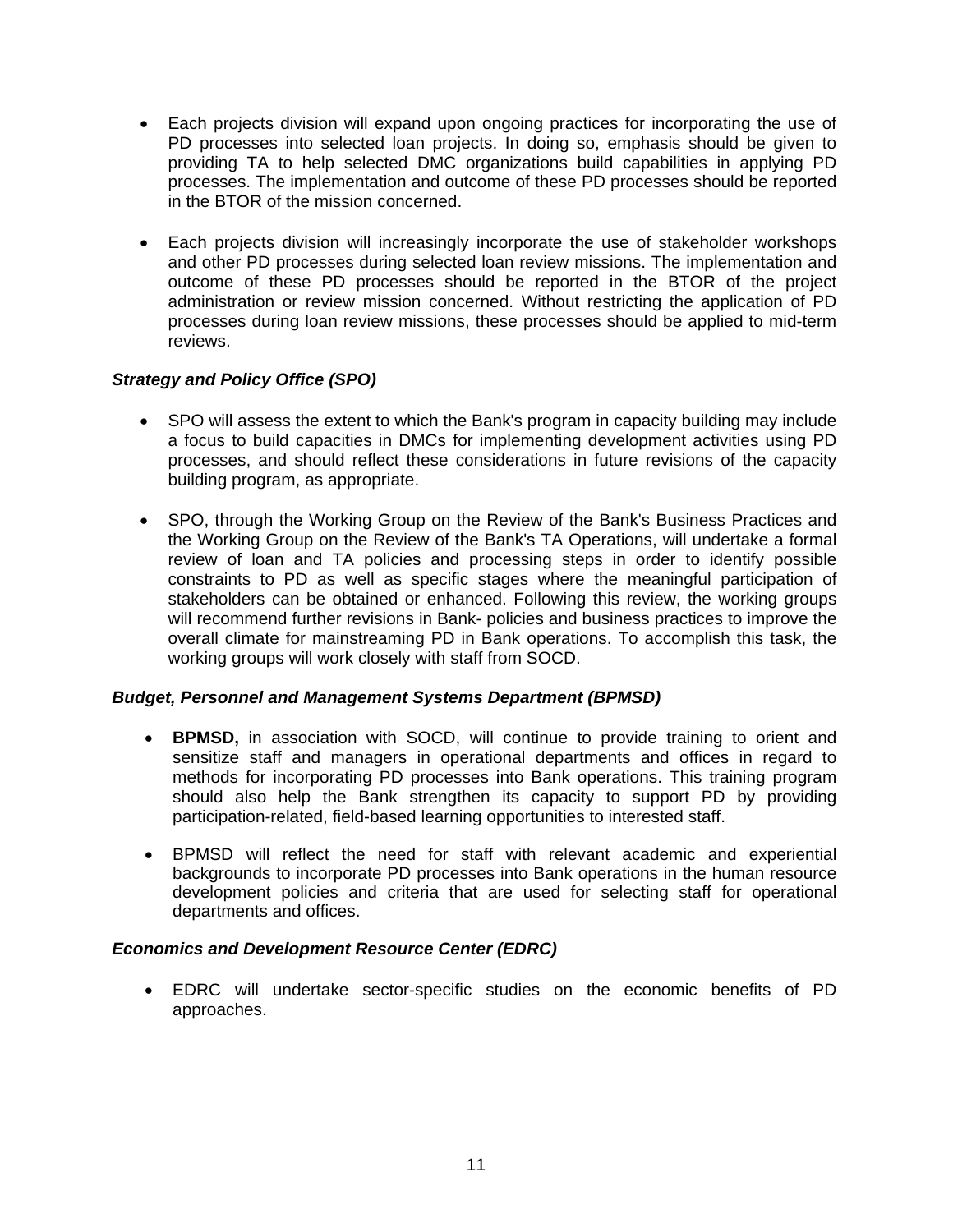## *Central Operations Services Office (COSO)*

COSO will review the Bank's experience with PD to analyze whether existing procurement and disbursement procedures need to be modified to support community-related procurement and disbursement.

#### **C. Support from the Office of Environment and Social Development**

30. OESD will serve as a focal point to facilitate, coordinate, and monitor the implementation and impact of the Framework on a Bankwide basis. To facilitate the implementation of this Framework, OESD will provide support in the following major areas:

- make available references and resources about good practices regarding PD to staff and other concerned persons;
- facilitate the documentation and dissemination of information about good practices from experiences in Bank operations, and through participation in networks such as the Interagency Learning Group on Participation;
- continue to advise mission leaders in regard to the incorporation of PD processes in both project preparatory and advisory TAs as they are being processed and implemented; mission leaders are invited to solicit advice from OESD staff in this regard prior to the *departure of* these missions, particularly project preparatory 'TA fact-finding missions; SOCD will also assign social development specialists to assist mission leaders in the field in regard to the incorporation of PD processes as well as other social considerations, subject to the availability of staff;
- facilitate an interdepartmental review of the implementation and impact of the efforts of the departments concerned and offices to mainstream PD processes during the first quarter of 1998; and
- compile and disseminate a list of local organizations in DMCs that can facilitate and assist in the implementation of PD processes.